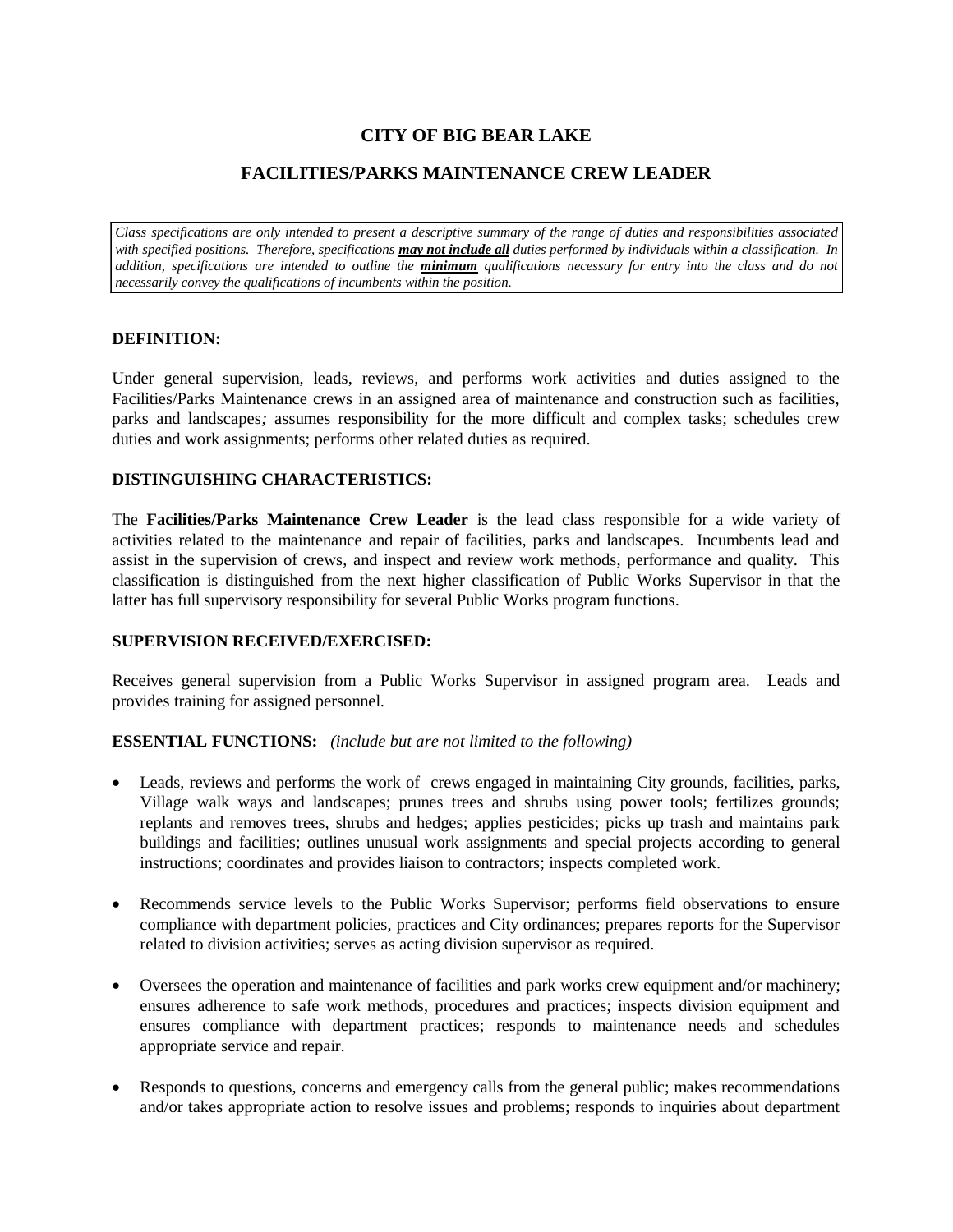## FACILITIES/PARKS MAINTENANCE CREW LEADER Page 2

policies, rules, regulations and City ordinances, establishes and maintains a customer service orientation within the work unit.

- Installs and repairs electrical equipment, wiring, and lighting circuits in connection with the repair of buildings and facilities, or leads such activity.
- Leads and performs plumbing and irrigation repairs to replace irrigation systems, broken pipes, and clean plugged drains; performs maintenance on automatic valves, fittings, and other fixtures; installs new fixtures and irrigation systems; inspects and repairs pressurized backflow devices.
- Diagnoses, repairs, and maintains heating and ventilation equipment; performs maintenance and limited repair of air conditioning equipment; leads other in such activities.
- Leads assigned staff in the building shelves; construction or repairs walls; hangs doors; finishes wood and repairs a variety of wooden objects; replaces and/or repairs windows; prepares surfaces for painting; applies paint, varnish, shellac, enamel, or other protective finishes to various surfaces; leads others in such activities.
- Leads and participates in the installation of tile floors, or pouring concrete; leads and performs preventive maintenance.
- According to established procedure, purchases materials, equipment, and supplies necessary to complete the maintenance or repair task; maintains an adequate supplies and materials inventory; maintains accurate records.
- Demonstrates a full understanding of applicable policies, procedures and work methods associated with assigned duties; evaluates assigned work activities; estimates time, materials and equipment necessary for the successful completion of assignments; acquires necessary resources as appropriate.
- Assists in the work of other divisions when needed; may operator equipment in snow removal activities in assigned areas; responds to emergency call outs when needed.
- Establishes positive working relationships with representatives of community organizations, state/local agencies, City management and staff, and the public.

## **PHYSICAL, MENTAL AND ENVIRONMENTAL WORKING CONDITIONS:**

Position requires sitting, standing, walking on level and slippery surfaces, reaching, twisting, turning, kneeling, bending, stooping, squatting, crouching, grasping, and making repetitive hand movement in the performance of daily duties. Incumbents perform manual labor at high altitude. The position also requires both near and far vision when inspecting work and operating assigned equipment. The need to lift, carry and push tools, equipment and supplies weighing 50 pounds or more is also required. Additionally, the incumbent in this outdoor position works in all weather conditions, including wet, snow, hot and cold. The incumbent may use chemicals, lubricants, herbicides and pesticides, which may expose the employee to fumes, dust and air contaminants. Incumbents may be exposed to mechanical, electrical and biological hazards. The nature of the work also requires the incumbent to climb ladders, work at heights over 10 feet, work in confined spaces, use power and noise producing tools and equipment, drive motorized vehicles and heavy equipment, and work in heavy vehicle traffic conditions. The incumbent may be required to work